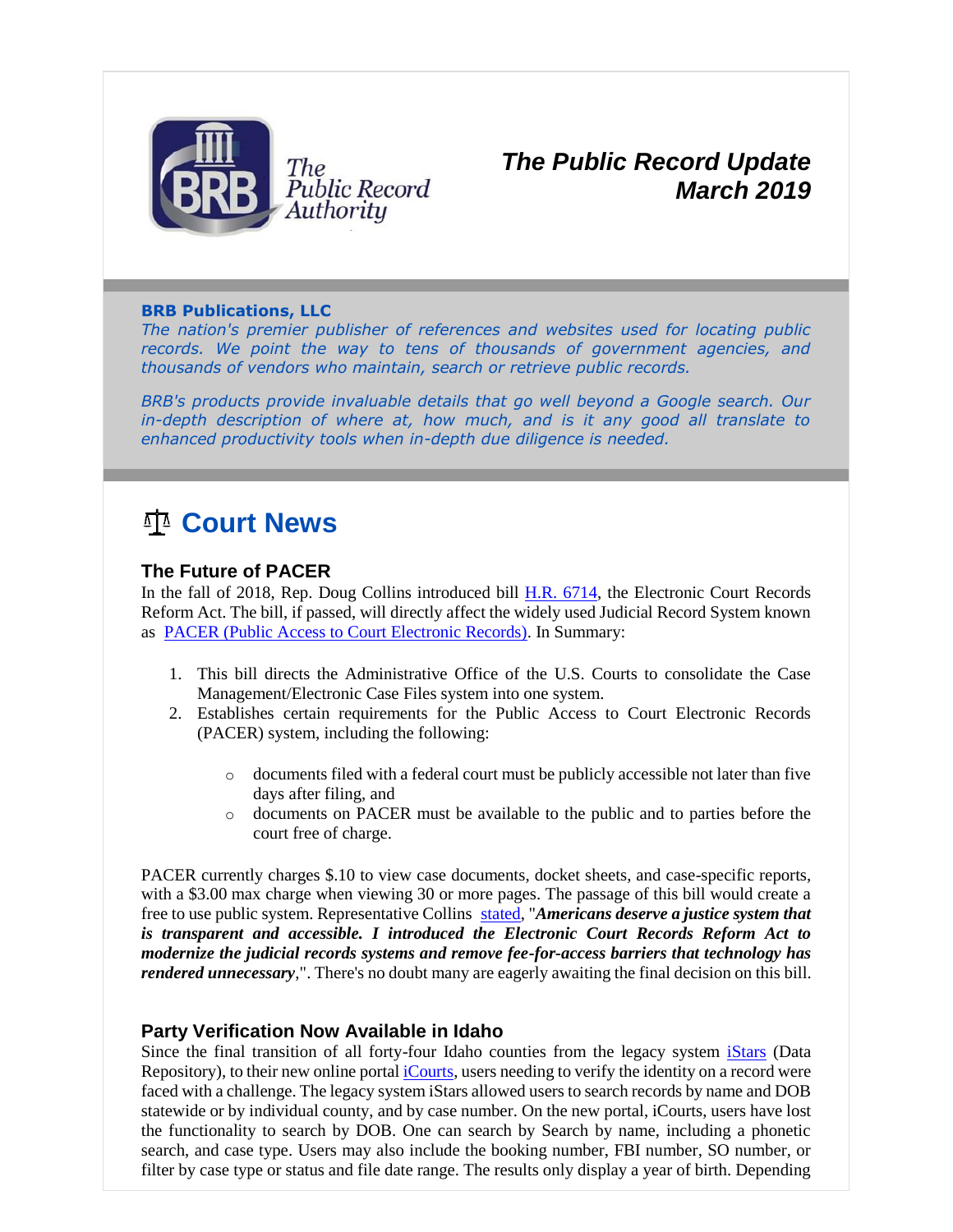on need and depth of due diligence this may be enough, but not for a large industry of users including the background screening industry.

The court both recognizing the need and understanding the gap it caused in the verification process recently released a Party Verification site, [https://idcourts.service-now.com/public.](http://r20.rs6.net/tn.jsp?t=gk6dpr5ab.0.0.zlhs65bab.0&id=preview&r=3&p=https%3A%2F%2Fidcourts.service-now.com%2Fpublic) On this site, registered users can search by party to verify the date of birth on file. Below are some of the parameters for using the site:

- Data verification is available on cases from 1995 to present. Note that some information for older cases may be available on this site.
- The cost is \$6.00 **per party**.
- The site provides the capability to verify multiple parties in one search. You must provide the following for **each party**:
	- o Subject's name, may include up to 6 variations of the first name
	- o Date of birth
	- o Specific case number(s), may include up to 16 case numbers per party in search
	- o **Will only verify the information provided**
	- o Please note that there is a strong disclaimer that includes the following, *"THE SERVICE IS DISTRIBUTED ON AN "AS-IS" BASIS WITHOUT WARRANTIES OF ANY KIND, EITHER EXPRESS OR IMPLIED, INCLUDING, BUT NOT LIMITED TO WARRANTIES OF TITLE OR IMPLIED WARRANTIES OF MERCHANTABILITY OR FITNESS FOR A PARTICULAR PURPOSE OR USE."*

This isn't a free option; however, it does provide a means to obtain verification that is needed by a large portion of users.

#### **New Haven City Court Abolished**

The New Haven City Court in Allen County, Indiana has recently been abolished and closed. The court went live on the state's Odyssey Public Access case management system "MyCase" in June of 2009, therefore non-confidential cases from this court can be searched at [https://public.courts.in.gov/mycase/#/vw/Search.](http://r20.rs6.net/tn.jsp?t=gk6dpr5ab.0.0.zlhs65bab.0&id=preview&r=3&p=https%3A%2F%2Fpublic.courts.in.gov%2Fmycase%2F%23%2Fvw%2FSearch) All pending cases will be transferred to the Allen Superior Court for completion. The location where the closed case files will be moved to hasn't yet been confirmed.



#### **Reliable Local Record Retrievers**

With nearly 400 members in all states, [PRRN \(Public Record Retriever Network\)](http://r20.rs6.net/tn.jsp?t=gk6dpr5ab.0.0.zlhs65bab.0&id=preview&r=3&p=http%3A%2F%2Fwww.prrn.us%2Fcontent%2FAbout.aspx) is one of the largest trade organizations representing professionals in the public record industry. PRRN Members are professionals who provide on-site public record research and retrieval of public record information at government agencies. Members are recognized as the nation's leaders in local public record searching and document retrieval.

PRRN was the first group to adopt **Industry Standards** and a **Code of Professional Conduct** specifically for the retrieval of public record documents. Visit [www.prrn.us](http://r20.rs6.net/tn.jsp?t=gk6dpr5ab.0.0.zlhs65bab.0&id=preview&r=3&p=http%3A%2F%2Fwww.prrn.us%2F) for more information and to locate a researcher by county.